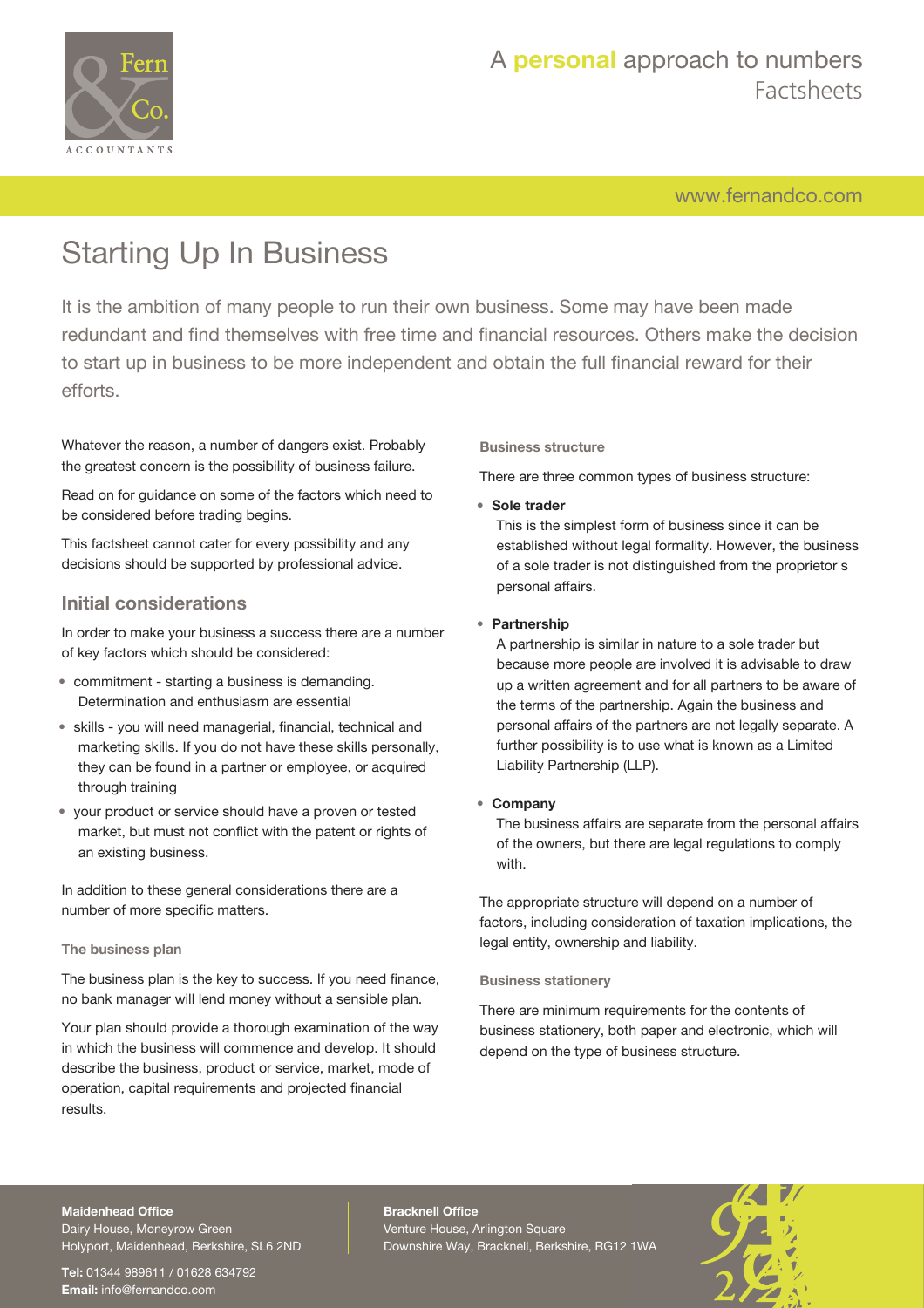

# A **personal** approach to numbers Factsheets

### [www.fernandco.com](http://www.fernandco.com)

#### **Books and records**

All businesses need to keep records. They can be maintained by hand or may be computerised but should contain details of payments, receipts, credit purchases and sales, assets and liabilities. If you are considering purchasing computer software to maintain your records, obtain professional advice.

#### **Accounts**

The books and records are used to produce the accounts. If the records are well kept it will be easier to put together the accounts. Accounts must be prepared for HMRC and if a company is formed there are strict legal requirements as to their layout. The accounts and company tax return must be submitted electronically to HMRC in a specific format (iXBRL).

A company and a LLP may need to have an audit and will need to make the accounts publicly available by filing them at Companies House within a strict time limit.

#### **Taxation**

When starting in business, taxation aspects must be considered.

#### • **Taxation on profits**

The type and rate of taxation will depend on the form of business structure. However, the taxable profit will normally differ from the profit shown in the accounts due to certain expenses which are not allowed for tax purposes and the timing of some tax allowances. Payment of corporation tax must be made online.

#### • **National Insurance (NI)**

The rates of NI contributions are generally lower for a sole trader or partnership than for a director of a company but the entitlements can also differ. In a company, it may be possible to avoid NI by paying dividends rather than salary.

#### • **Value Added Tax (VAT)**

Correctly accounting for VAT is an essential part of any business and neglect may result in a significant loss.

When starting a business you should consider the need to register for VAT. If the value of your taxable sales or services exceeds the registration limit you will be obliged to register. If you are VAT registered you will also need to consider appropriate software to ensure that you comply with the Making Tax Digital requirements.

#### **Employing others**

For the business to get off the ground or to enable expansion, it may be necessary to employ staff.

It is the employer's responsibility to advise HMRC of the wages due to employees and to deduct income tax and national insurance and to account for student loan deductions under PAYE. The deductions must then be paid over to HMRC. Payroll records should be carefully maintained.

Under Real Time Information an employer must advise HMRC of wages and deductions 'on or before' the time they are paid over to the employee.

Employers are also required to automatically enrol all eligible employees in a pension scheme and to make contributions to that scheme on their behalf. Enrolment may be either into an occupational pension scheme or the National Employment Savings Trust (NEST).

You will also need to be familiar with employment law.

#### **Premises**

There are many pitfalls to be avoided in choosing a property. Consideration should be given to the following:

- suitability for the purpose
- compliance with legal regulations
- local by-laws
- physical restrictions such as access.

#### **Maidenhead Office**

Dairy House, Moneyrow Green Holyport, Maidenhead, Berkshire, SL6 2ND

**Tel:** 01344 989611 / 01628 634792 **Email:** [info@fernandco.com](mailto:info@fernandco.com)

**Bracknell Office** Venture House, Arlington Square Downshire Way, Bracknell, Berkshire, RG12 1WA